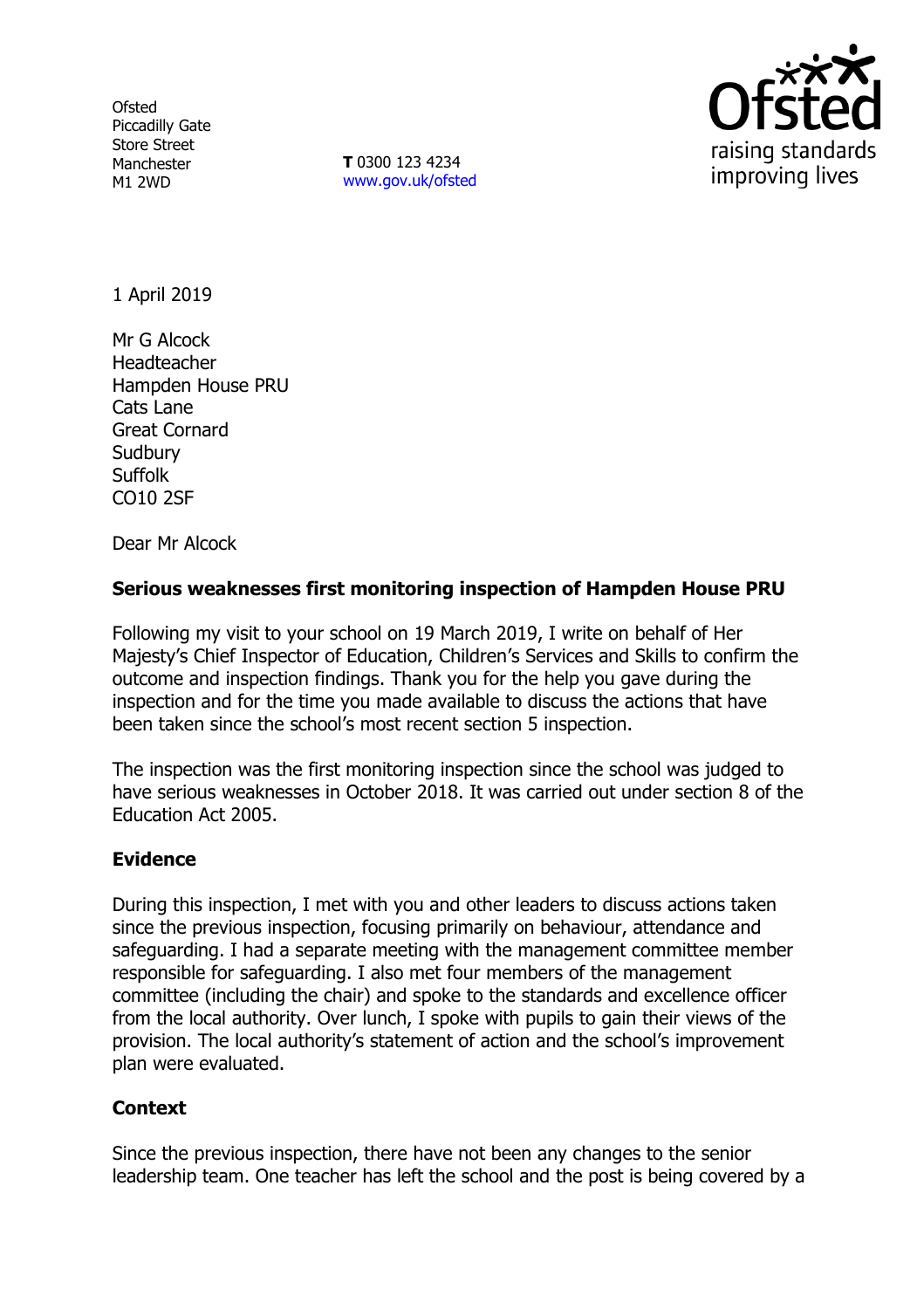

long-term supply teacher. A new member joined the management committee in November 2018. The number of pupils on the school roll is 18. Seven pupils have left the school, with some now being educated in specialist long-term provision. In December 2018, leaders received an academy order from the Department for Education. They are currently working with the local authority to consider the school's future designation.

## **The quality of leadership and management at the school**

You have used the inspection as a 'lever for change' and made improvements across the piece, not simply focusing on the areas listed in the previous report. You have brought about significant improvement in pupils' behaviour and how well they attend the school. Leaders, your management committee and the local authority representatives work well together. They provide you with effective support and are fully supportive of your work to improve the school. Your improvement plan and the statement of action focus suitably on tackling the areas for improvement identified in the previous inspection.

Safeguarding processes were ineffective at the last inspection. Since then, you have tightened up your procedures for safeguarding pupils and have introduced additional checks to make sure these are maintained. Staff now display more 'safeguarding curiosity' and are more insistent on the checks they require from other agencies to ensure that pupils are safe. Staff clearly record any steps they take to show that suitable welfare checks are made on pupils who are persistently absent. All safeguarding files have been reviewed and processes are much tighter. Your weekly meeting with the designated safeguarding lead provides a further check that files are maintained well and all actions are completed. The management committee member responsible for safeguarding brings valuable experience to the role. He has a clear understanding of what is needed to improve and has brought in closer monitoring that ensures safeguarding processes are far more robust. The half-termly meetings with members of the management committee focused on safeguarding provide further useful checks and balances.

During the inspection, I sampled some pupils' case files of safeguarding incidents. The updated chronologies now match the contents in the files. Files contained information on the reasons for the concern, any actions taken, meetings attended, any other relevant risks, advice sought, and any wider agency involvement. Records showed that subsequent actions taken to safeguard pupils, such as requesting a social care welfare check, are done in a timely way. The processes for checking on the safety of pupils who are persistently absent are much sharper. Additionally, records show that staff are now working more closely with external agencies to secure additional services linked to pupils' mental health. Your updated concern form helps staff record necessary information more effectively and allows you to record follow-up actions more easily. However, it was noted that, in a few cases, staff referrals are still being completed on your old form.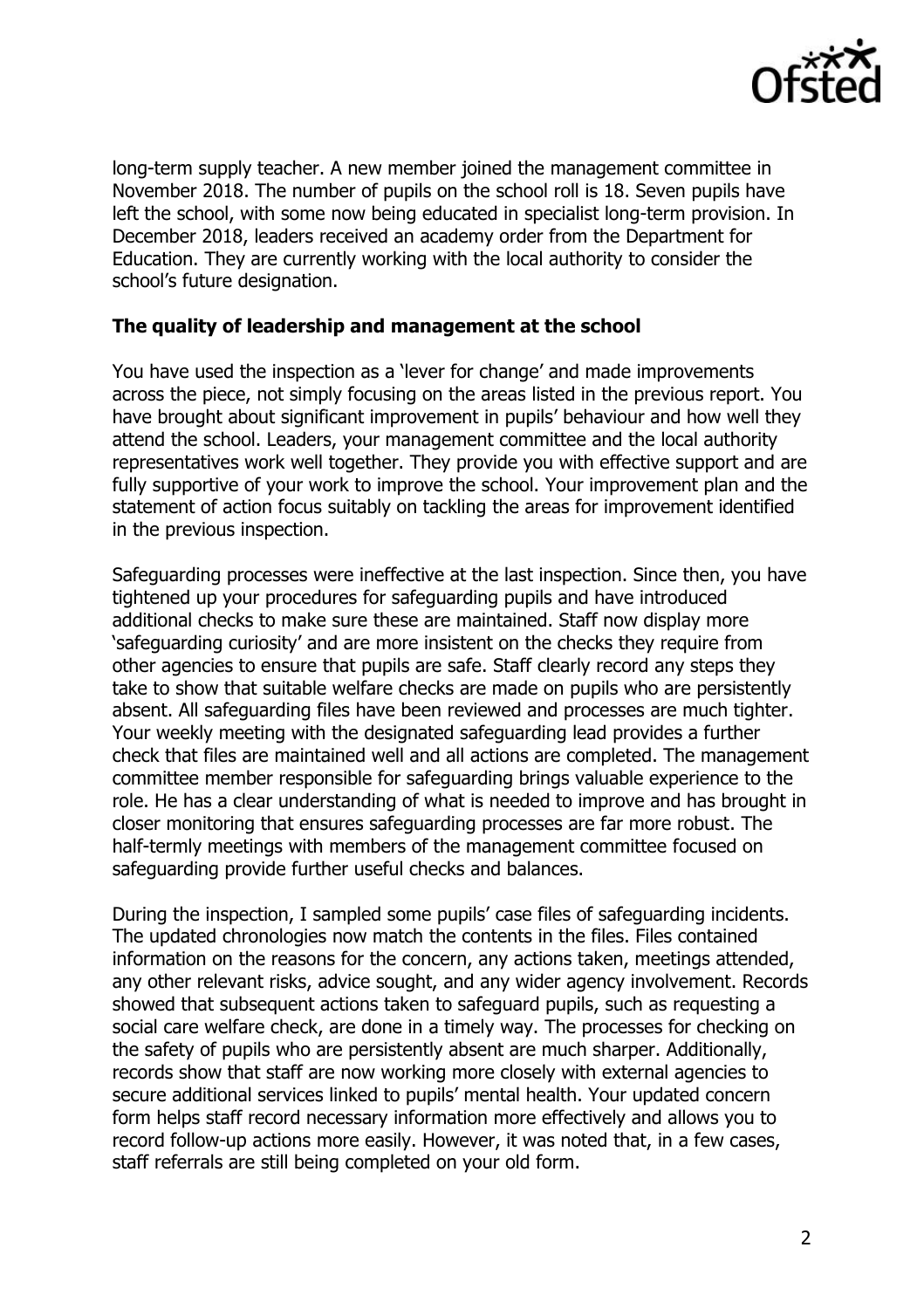

To improve pupils' behaviour, you have clarified your expectations for how they should behave. Pupils' posters displayed around the school reinforce messages such as, 'We keep our hands and feet to ourselves to be kind.' You have focused more on rewarding positive behaviours, while highlighting to pupils how their actions will still have consequences. The internal exclusion unit provides an opportunity for pupils to reflect on how their behaviour affects others. Together with the 'time-out' room, this helps pupils to manage their own behaviour better. Consequently, you have seen a reduction in the number of serious behavioural incidents.

Staff have been trained so they can better manage some pupils' erratic behaviour more effectively. By looking closely at what works well, they can produce a behaviour, teaching and management plan for each pupil. Staff expectations are higher. They challenge the use of bad language and insist on common courtesies, such as not shouting out. Staff are now more proficient in spotting 'trigger points' and employ effective strategies to pre-empt more serious incidents from developing. For the most part, this helps pupils to overcome their difficult moments, stay focused and remain on task. In lessons, we saw pupils who are mainly working hard and responding to staff requests quickly. A few pupils, in less structured activities, still make the wrong choices.

Your behaviour records reflect the improvements we saw during learning walks. You knew you had to reduce the level of exclusions, despite some pupils' behaviour presenting significant challenges. Fixed-term exclusions spiked at the time of the previous inspection, probably linked to the inappropriateness of some pupils' placements. Since then, you have judiciously made sure that you only admit pupils who are likely to benefit from what the school can offer. Pupils requiring long-term specialist provision are guided elsewhere. This helps staff to meet pupils' needs more effectively, and fixed-term exclusions have reduced significantly. For example, there have been fewer exclusions in the period from December to March than there were in October. Behavioural incidents and the use of restraint have also seen significant reductions. This ties in with pupils' perceptions; they say that lessons are calmer, pupils focus on their work better and there has been a clampdown on poor behaviour, including swearing.

Pupils attend better than they did at the time of the previous inspection. Your effective processes have resulted in an improvement of 12% in overall attendance since Christmas. Pupils attend more regularly and achieve more than they did at the time of the previous inspection. You have adapted your curriculum offer and introduced additional therapies to support pupils better. More spiritual, moral, social and cultural opportunities and extended vocational and creative activities help pupils to develop socially, emotionally and academically. The proportion of pupils who are persistently absent is one third of the figure seen in October. Most pupils now attend regularly, and a small number have never missed a day's schooling.

The management committee monitors the school's effectiveness more closely. The small team give their time freely. They visit regularly, conduct pupil perception